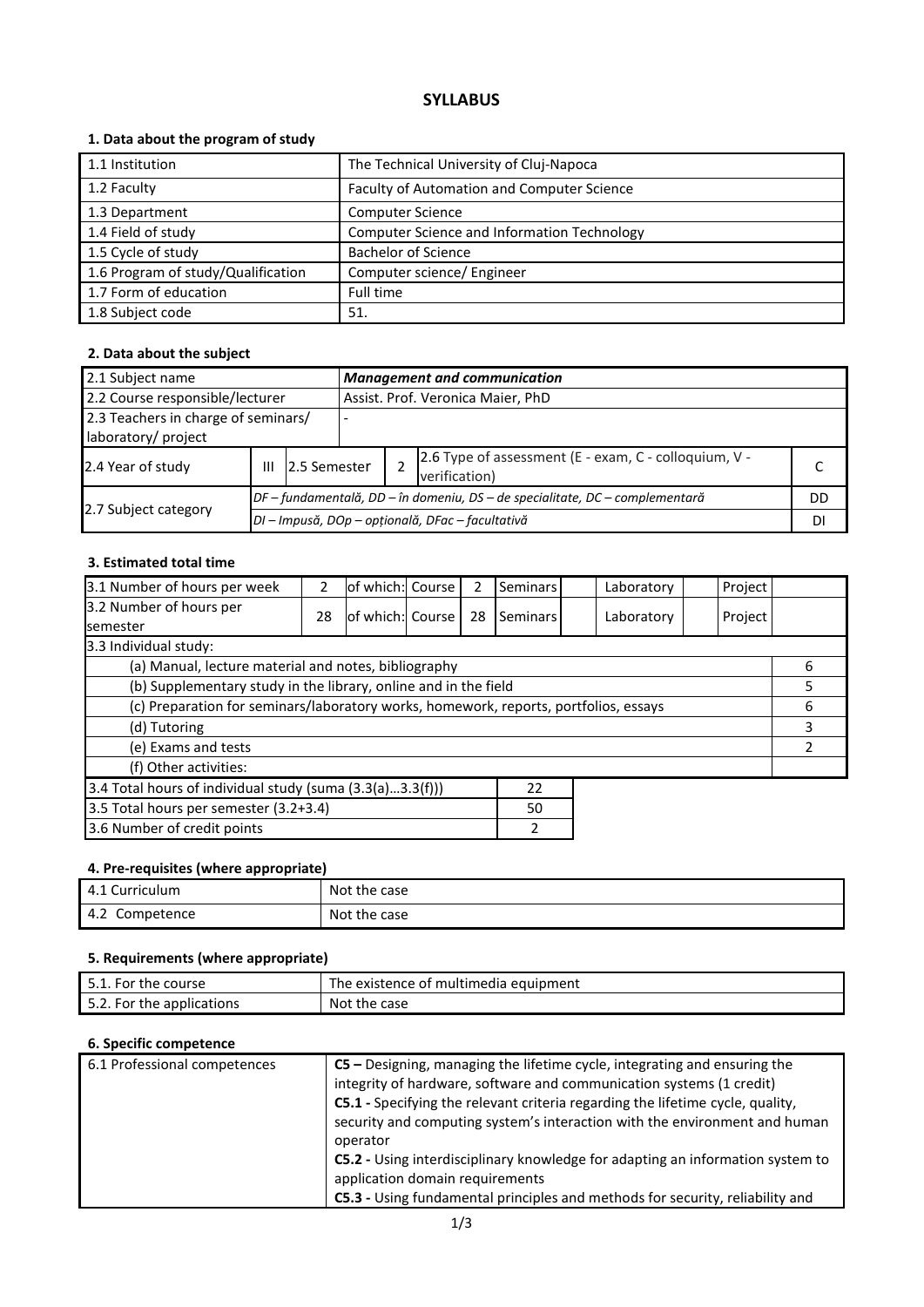|                       | usability assurance of computing systems<br>C5.4 - Adequate utilization of quality, safety and security standards in<br>information processing<br>C5.5 - Realization of a project including problem identification and analysis,<br>design and development, while proving the understanding of the basic quality<br>needs and requirements |
|-----------------------|--------------------------------------------------------------------------------------------------------------------------------------------------------------------------------------------------------------------------------------------------------------------------------------------------------------------------------------------|
| 6.2 Cross competences | CT2 – Identifying, describing and conducting processes in the projects<br>management field, undertaking different team roles and clearly and concisely<br>describing own profesional results, verbally or in writing, in Romanian and in an<br>international language. (1 credit)                                                          |

#### **7. Discipline objective (as results from the** *key competences gained***)**

| 7.1 General objective<br>Understand, assimilate and use of basic management and communication<br>concepts, principles and techniques<br>Understand the basic managerial functions, the organization's internal<br>7.2 Specific objectives<br>environment, the motivation of people, the organizational communication,<br>communication barriers, increasing communication, overcoming of internal<br>conflicts and the link between leadership and communication. |  |
|-------------------------------------------------------------------------------------------------------------------------------------------------------------------------------------------------------------------------------------------------------------------------------------------------------------------------------------------------------------------------------------------------------------------------------------------------------------------|--|
|                                                                                                                                                                                                                                                                                                                                                                                                                                                                   |  |
|                                                                                                                                                                                                                                                                                                                                                                                                                                                                   |  |
|                                                                                                                                                                                                                                                                                                                                                                                                                                                                   |  |

#### **8. Contents**

| 8.1 Lectures                                                                                                                             | Hours          | Teaching methods                                  | <b>Notes</b> |
|------------------------------------------------------------------------------------------------------------------------------------------|----------------|---------------------------------------------------|--------------|
| Introduction in management: management concept,<br>managerial functions, the managers, challenges confronting<br>contemporary management | 2h             |                                                   |              |
| Organization's internal environment: culture and business<br>ethics                                                                      | 2h             | multimedia                                        |              |
| External environment (general and task environment<br>components)                                                                        | 4h             | presentation on-line/<br>onsite, interactivity by |              |
| Planning                                                                                                                                 | 2 <sub>h</sub> | exemplifying the                                  |              |
| Organizing                                                                                                                               | 2 <sub>h</sub> | presented concepts,                               |              |
| Coordinating and motivating people                                                                                                       | 2h             | using the questions-<br>answer method during      |              |
| Controlling and performance assessment                                                                                                   | 2h             | the course, discussing                            |              |
| Organizational communication (content, functions, types,<br>networks); interpersonal and group communications                            | 2 <sub>h</sub> | case studies, playing<br>thematic strategy        |              |
| <b>Communication barriers</b>                                                                                                            | 2h             | game, interactive                                 |              |
| Increasing the effectiveness of communication                                                                                            | 2 <sub>h</sub> | lectures                                          |              |
| Conflict and conflict management                                                                                                         | 2h             |                                                   |              |
| Negotiation and assertive communication                                                                                                  | 2h             |                                                   |              |
| Leadership and communication                                                                                                             | 2h             |                                                   |              |

Bibliography

1. Catana D., Dobra Constantinescu A., Management in Power Point, UTPRES 2004

2. Adler, R.B., Elmhorst,J.M, Communicating at work, Principles and practices for Business and the professions, 8th ed., McGraw Hill, 2005

- 3. Becker, E.F., Wortmann, J., Mastering communication at work: how to lead, manage and influence, McGraw Hill Professional, 2009, disponibil pe:
- http://books.google.ro/books/about/Mastering\_Communication\_at\_Work.html?id=0G6LuTp6XhsC&redir\_esc=y
- 4. Bell, A.H., Smith, D.M., Management communication, 2nd ed., John Wiley&Sons Inc., 2006
- 5. Nicolescu, O. Fundamentele managementului organizaţiei, Editura Universitară, 2008

|  |  |  | Nicolescu, O., Verboncu, I. Managementul organizației, Editura Economică, București, 2007 |  |
|--|--|--|-------------------------------------------------------------------------------------------|--|
|  |  |  |                                                                                           |  |
|  |  |  |                                                                                           |  |

| 8.2 Applications – Seminars/Laboratory/Project | Hours | Teaching methods | <b>Notes</b> |
|------------------------------------------------|-------|------------------|--------------|
|                                                |       |                  |              |
| Bibliography                                   |       |                  |              |
|                                                |       |                  |              |

*<sup>\*</sup> Se vor preciza, după caz: tematica seminariilor, lucrările de laborator, tematica și etapele proiectului.*